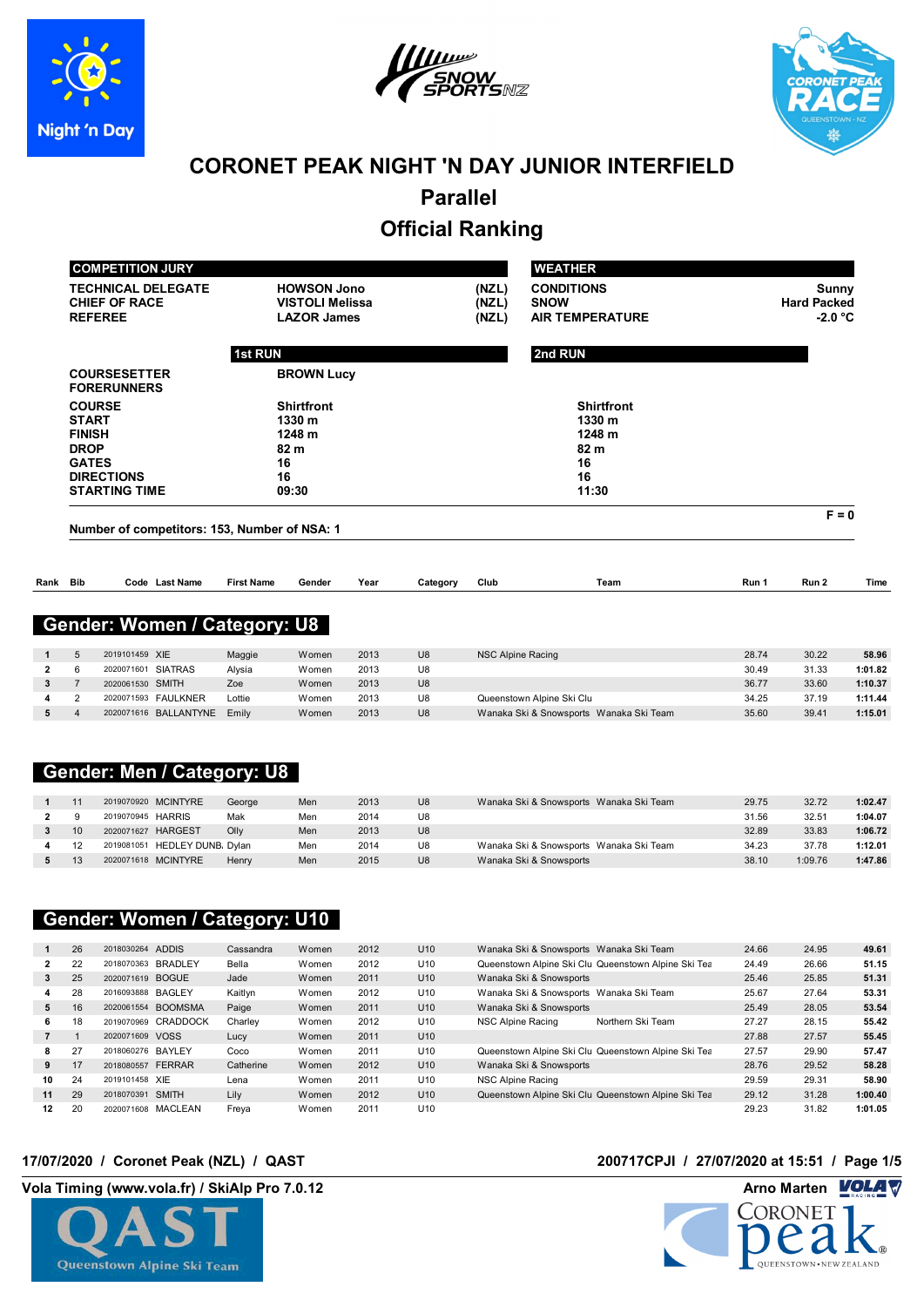





| Rank | <b>Bib</b> | <b>Last Name</b><br>Code | <b>First Name</b> | Gender | Year | Category        | Club                                    | Team | Run 1 | Run 2 | Time    |
|------|------------|--------------------------|-------------------|--------|------|-----------------|-----------------------------------------|------|-------|-------|---------|
|      |            |                          |                   |        |      |                 |                                         |      |       |       |         |
| 13   | 23         | 2020071606 COLLIE        | Annabelle         | Women  | 2011 | U <sub>10</sub> |                                         |      | 30.59 | 31.32 | 1:01.91 |
| 14   | 15         | 2019070919 MCINTYRE      | Lilv              | Women  | 201  | U10             | Wanaka Ski & Snowsports Wanaka Ski Team |      | 29.90 | 33.83 | 1:03.73 |
|      |            |                          |                   |        |      |                 |                                         |      |       |       |         |

### **15t Bender: Men / Category: U10 Candidates**

| 38  | 2018060269 SCHUITEMAKE Nicholas |        | Men | 2011 | U <sub>10</sub> | Wanaka Ski Team                                     | 23.92 | 26.07 | 49.99   |
|-----|---------------------------------|--------|-----|------|-----------------|-----------------------------------------------------|-------|-------|---------|
| 197 | 2019070973 DICKIE               | Walter | Men | 201' | U10             |                                                     | 26.94 | 33.95 | 1:00.89 |
| 36  | 2018070366 LYNCH-MCEW/ Louis    |        | Men | 2012 | U10             | Queenstown Alpine Ski Clu Queenstown Alpine Ski Tea | 31.88 | 35.79 | 1:07.67 |
|     |                                 |        |     |      |                 |                                                     |       |       |         |

### **GATES 16 16 Gender: Women / Category: U12**

| 1              | 47 |                     | 2014072000 WATTERSON             | Isabel        | Women | 2009 | U12 | Wanaka Ski & Snowsports Wanaka Ski Team |                                                     | 19.71 | 20.54 | 40.25   |
|----------------|----|---------------------|----------------------------------|---------------|-------|------|-----|-----------------------------------------|-----------------------------------------------------|-------|-------|---------|
| $\overline{2}$ | 60 | 2015073188 PACKER   |                                  | Ayana-Sofia   | Women | 2009 | U12 |                                         | Queenstown Alpine Ski Clu Queenstown Alpine Ski Tea | 20.64 | 21.63 | 42.27   |
| 3              | 57 | 2018060280 TONGUE   |                                  | Olivia        | Women | 2009 | U12 | Queenstown Alpine Ski Clu               |                                                     | 21.33 | 22.60 | 43.93   |
| 4              | 50 | 2016071193 MCCAW    |                                  | Jessica       | Women | 2009 | U12 |                                         | Queenstown Alpine Ski Clu Queenstown Alpine Ski Tea | 21.59 | 23.14 | 44.73   |
| 5              | 48 | 2015083518 HARRIS   |                                  | Emily         | Women | 2010 | U12 |                                         | Queenstown Alpine Ski Clu Queenstown Alpine Ski Tea | 22.14 | 23.14 | 45.28   |
| 6              | 64 | 2016061166 WIGGINS  |                                  | Abigail       | Women | 2010 | U12 | Wanaka Ski & Snowsports Wanaka Ski Team |                                                     | 22.35 | 23.29 | 45.64   |
| $\overline{7}$ | 67 | 2015062998 SEETO    |                                  | Elsie         | Women | 2009 | U12 |                                         | Queenstown Alpine Ski Clu Queenstown Alpine Ski Tea | 21.70 | 24.13 | 45.83   |
| 8              | 56 | 2019070916 PRATT    |                                  | Chloe         | Women | 2009 | U12 |                                         | Wanaka Ski Team                                     | 22.77 | 23.44 | 46.21   |
| 9              | 54 | 2018060273 BRADLEY  |                                  | Ava           | Women | 2010 | U12 |                                         | Queenstown Alpine Ski Clu Queenstown Alpine Ski Tea | 22.90 | 23.81 | 46.71   |
| 10             | 43 |                     | 2014092513 LEGNAVSKY             | Zora          | Women | 2010 | U12 | Wanaka Ski & Snowsports Wanaka Ski Team |                                                     | 22.83 | 24.00 | 46.83   |
| 11             | 46 | 2019050823 HARRIS   |                                  | Tilly         | Women | 2010 | U12 |                                         | Queenstown Alpine Ski Clu Queenstown Alpine Ski Tea | 22.63 | 24.26 | 46.89   |
| 12             | 62 | 2018060279 TONGUE   |                                  | Holly         | Women | 2010 | U12 | Queenstown Alpine Ski Clu               |                                                     | 23.09 | 24.23 | 47.32   |
| 13             | 71 | 2019070924 WIGNALL  |                                  | Olive         | Women | 2009 | U12 | Wanaka Ski & Snowsports Wanaka Ski Team |                                                     | 23.18 | 25.32 | 48.50   |
| 14             | 41 |                     | 2018050256 LYNCH-MCEW/ India     |               | Women | 2009 | U12 |                                         | Queenstown Alpine Ski Clu Queenstown Alpine Ski Tea | 23.99 | 25.54 | 49.53   |
| 15             | 55 | 2019081076 SMITH    |                                  | Allegra       | Women | 2010 | U12 | <b>NSC Alpine Racing</b>                | Queenstown Alpine Ski Tea                           | 24.50 | 25.10 | 49.60   |
| 16             | 52 |                     | 2018060268 SCHUITEMAKE Gabriella |               | Women | 2009 | U12 |                                         | Wanaka Ski Team                                     | 25.14 | 26.24 | 51.38   |
| 17             | 53 | 2015073201 MAGILL   |                                  | Zavia         | Women | 2009 | U12 | Wanaka Ski & Snowsports Wanaka Ski Team |                                                     | 24.69 | 27.31 | 52.00   |
| 18             | 63 | 2020071623 PAGAN    |                                  | Eve Elizabeth | Women | 2009 | U12 |                                         |                                                     | 25.42 | 27.01 | 52.43   |
| 19             | 59 | 2017071920 WOODS    |                                  | Daisy         | Women | 2009 | U12 | Wanaka Ski & Snowsports Wanaka Ski Team |                                                     | 23.88 | 28.57 | 52.45   |
| 20             | 68 | 2018080576 ARNOTT   |                                  | Nova          | Women | 2010 | U12 | Wanaka Ski & Snowsports Wanaka Ski Team |                                                     | 25.86 | 26.74 | 52.60   |
| 21             | 49 | 2018080564 SMALL    |                                  | Eva           | Women | 2010 | U12 | Wanaka Ski & Snowsports Team TC         |                                                     | 25.72 | 27.18 | 52.90   |
| 22             | 70 | 2017090123 HARRIDGE |                                  | Annabel       | Women | 2010 | U12 |                                         |                                                     | 26.25 | 28.34 | 54.59   |
| 23             | 61 | 2020071615 MAHONEY  |                                  | Olivia        | Women | 2010 | U12 |                                         |                                                     | 27.61 | 28.66 | 56.27   |
| 24             | 39 | 2017080110 WILLMOTT |                                  | Chloe         | Women | 2010 | U12 | Wanaka Ski & Snowsports                 |                                                     | 25.97 | 30.51 | 56.48   |
| 25             | 66 | 2017071918 LUNDON   |                                  | Iw            | Women | 2009 | U12 |                                         | Queenstown Alpine Ski Tea                           | 27.34 | 29.15 | 56.49   |
| 26             | 45 | 2019081101 KING     |                                  | Charlotte Ava | Women | 2010 | U12 | Wanaka Ski & Snowsports                 |                                                     | 24.58 | 32.88 | 57.46   |
| 27             | 40 |                     | 2018090598 MACTAGGART            | Laia          | Women | 2010 | U12 | Wanaka Ski & Snowsports                 |                                                     | 26.67 | 31.07 | 57.74   |
| 28             | 69 |                     | 2020071630 MONOPOLI              | Coco-Bella    | Women | 2010 | U12 |                                         |                                                     | 33.31 | 40.41 | 1:13.72 |
|                |    |                     |                                  |               |       |      |     |                                         |                                                     |       |       |         |

## **Gender: Men / Category: U12**

|                | 83 | 2015042947         | <b>FERGUSON</b>       | Jarred       | Men | 2009 | U12 | Wanaka Ski & Snowsports Wanaka Ski Team |                                                     | 19.61 | 20.05 | 39.66 |
|----------------|----|--------------------|-----------------------|--------------|-----|------|-----|-----------------------------------------|-----------------------------------------------------|-------|-------|-------|
|                | 86 |                    | 2015042950 CHESTERMAN | Oscar        | Men | 2009 | U12 |                                         | Queenstown Alpine Ski Clu Queenstown Alpine Ski Tea | 20.32 | 20.65 | 40.97 |
| 3              | 90 | 2015063050 BARRETT |                       | Cameron      | Men | 2009 | U12 | Wanaka Ski & Snowsports Wanaka Ski Team |                                                     | 21.73 | 22.73 | 44.46 |
|                | 87 |                    | 2019070970 CRADDOCK   | Jack         | Men | 2010 | U12 | NSC Alpine Racing                       | Northern Ski Team                                   | 23.41 | 23.90 | 47.31 |
| 5              | 78 | 2017061793 SIATRAS |                       | Matthew      | Men | 2009 | U12 |                                         | Queenstown Alpine Ski Clu Queenstown Alpine Ski Tea | 22.85 | 24.53 | 47.38 |
| 6.             | 73 | 2018060308 BARGERY |                       | Jamie        | Men | 2009 | U12 |                                         | Queenstown Alpine Ski Clu Queenstown Alpine Ski Tea | 23.32 | 25.03 | 48.35 |
| $\overline{7}$ | 89 | 2018060274 BAYLEY  |                       | <b>Billy</b> | Men | 2009 | U12 |                                         | Queenstown Alpine Ski Clu Queenstown Alpine Ski Tea | 24.89 | 24.79 | 49.68 |
|                | 77 | 2018060275 BAYLEY  |                       | Ollie        | Men | 2010 | U12 |                                         | Queenstown Alpine Ski Clu Queenstown Alpine Ski Tea | 25.14 | 27.31 | 52.45 |
| 9              | 81 | 2018070456 STEVENS |                       | Tommy        | Men | 2010 | U12 | Wanaka Ski & Snowsports Wanaka Ski Team |                                                     | 22.87 | 32.42 | 55.29 |
| 10             | 72 | 2020071612 SPENCER |                       | Maxwell      | Men | 2009 | U12 |                                         |                                                     | 26.91 | 29.01 | 55.92 |
|                |    |                    |                       |              |     |      |     |                                         |                                                     |       |       |       |

### **17/07/2020 / Coronet Peak (NZL) / QAST 200717CPJI / 27/07/2020 at 15:51 / Page 2/5**



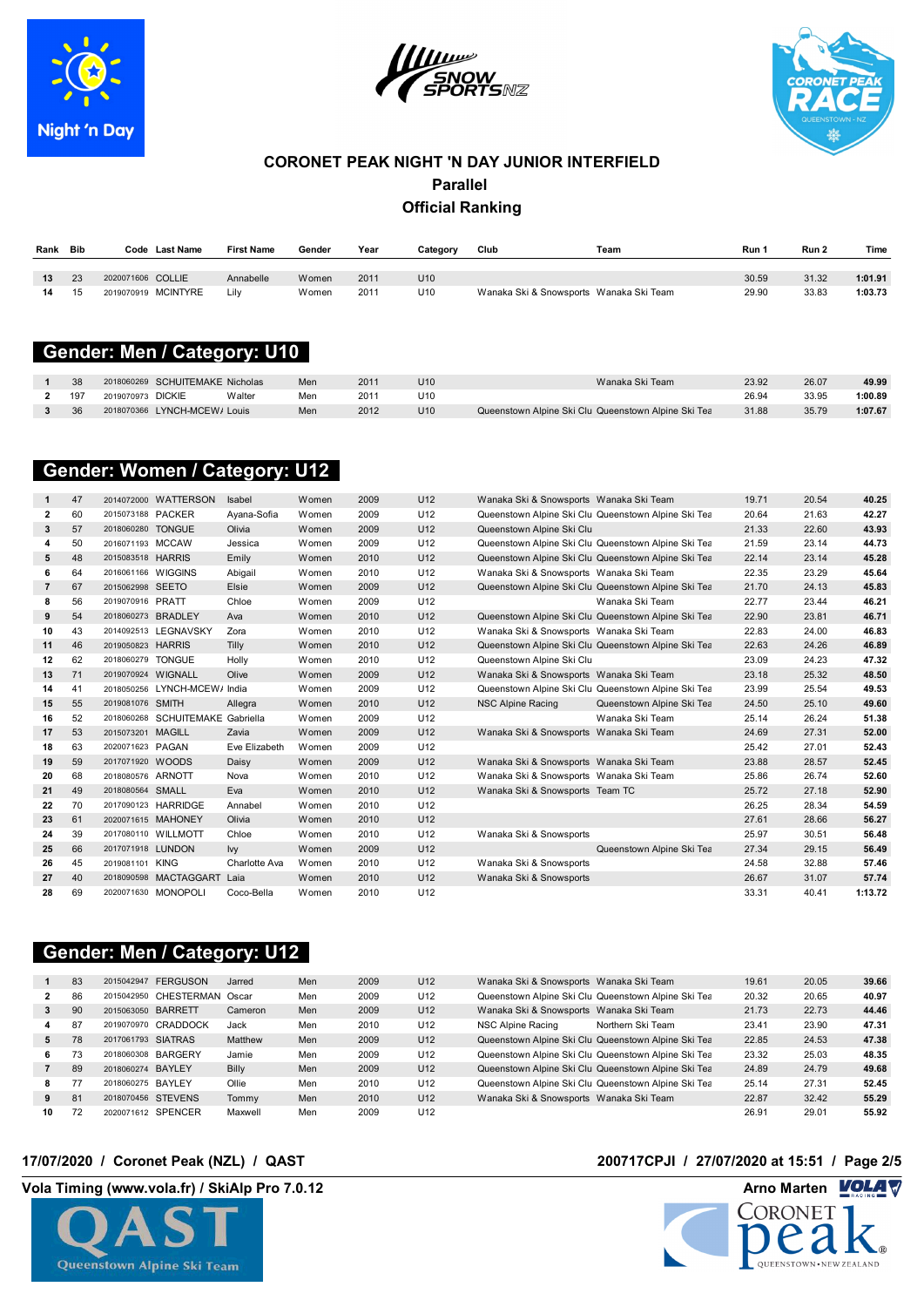





| Rank | Bib |                     | Code Last Name              | <b>First Name</b> | Gender | Year | Category        | Club                      | Team                                                | Run 1 | Run 2 | Time    |
|------|-----|---------------------|-----------------------------|-------------------|--------|------|-----------------|---------------------------|-----------------------------------------------------|-------|-------|---------|
|      |     |                     |                             |                   |        |      |                 |                           |                                                     |       |       |         |
| 11   | 75  |                     | 2020071620 ERUETI CHART Max |                   | Men    | 2010 | U <sub>12</sub> |                           |                                                     | 26.98 | 32.38 | 59.36   |
| 12   | 88  | 2020071600 RUSSELL  |                             | Thomas            | Men    | 2009 | U12             |                           | Queenstown Alpine Ski Clu Queenstown Alpine Ski Tea | 30.59 | 29.99 | 1:00.58 |
| 13   | 80  | 2020071624 SELIGMAN |                             | Huao              | Men    | 2010 | U12             | Queenstown Alpine Ski Clu |                                                     | 30.01 | 32.69 | 1:02.70 |
| 14   | 76  | 2017071832 MCLELLAN |                             | Charlie           | Men    | 2009 | U12             | <b>Twizel Snow Club</b>   |                                                     | 30.08 | 36.36 | 1:06.44 |
| 15   | 84  | 2016081252 WILKINS  |                             | Oliver            | Men    | 2010 | U <sub>12</sub> | Hawkes Bay Ski Club       | Queenstown Alpine Ski Tea                           | 51.27 | 22.61 | 1:13.88 |

### **FORERUNNERS Gender: Women / Category: U14 Category: U14**

|                | 100 | 2014072001           | <b>WATTERSON</b>  | Mathilda  | Women | 2007 | U14 | Wanaka Ski & Snowsports Wanaka Ski Team |                                                     | 18.94 | 19.49 | 38.43   |
|----------------|-----|----------------------|-------------------|-----------|-------|------|-----|-----------------------------------------|-----------------------------------------------------|-------|-------|---------|
| 2              | 96  | 2015062976 WIGGINS   |                   | Charlotte | Women | 2007 | U14 | Wanaka Ski & Snowsports Wanaka Ski Team |                                                     | 19.52 | 19.89 | 39.41   |
| 3              | 99  | 2015063010 KEY       |                   | Sasha     | Women | 2008 | U14 |                                         | Queenstown Alpine Ski Clu Queenstown Alpine Ski Tea | 19.89 | 20.98 | 40.87   |
| 4              | 111 | 2015063004 SIMPSON   |                   | Isabel    | Women | 2007 | U14 |                                         | Queenstown Alpine Ski Clu Queenstown Alpine Ski Tea | 20.59 | 21.02 | 41.61   |
| 5              | 98  | 2019070959 SMILLIE   |                   | Violet    | Women | 2008 | U14 | Queenstown Alpine Ski Clu               |                                                     | 21.13 | 22.04 | 43.17   |
| 6              | 101 | 2016071184 LYNE      |                   | Genevieve | Women | 2008 | U14 |                                         | Queenstown Alpine Ski Clu Queenstown Alpine Ski Tea | 22.39 | 21.85 | 44.24   |
| $\overline{7}$ | 94  | 2017071873 BENTLEY   |                   | April     | Women | 2008 | U14 |                                         | Queenstown Alpine Ski Clu Queenstown Alpine Ski Tea | 22.03 | 22.36 | 44.39   |
| 8              | 113 | 2014061805 EHSANKYA  |                   | Dina      | Women | 2008 | U14 | Wanaka Ski & Snowsports Wanaka Ski Team |                                                     | 22.38 | 22.61 | 44.99   |
| 9              | 107 | 2017090145 DUNDON    |                   | Sadie     | Women | 2007 | U14 |                                         | Queenstown Alpine Ski Clu Queenstown Alpine Ski Tea | 22.51 | 23.10 | 45.61   |
| 10             | 104 | 2015073159 ATKINS    |                   | Freya     | Women | 2008 | U14 | Wanaka Ski & Snowsports                 |                                                     | 23.38 | 23.61 | 46.99   |
| 11             | 112 | 2016081227 SRAMEK    |                   | Amelia    | Women | 2007 | U14 | Wanaka Ski & Snowsports Wanaka Ski Team |                                                     | 24.09 | 24.73 | 48.82   |
| 12             | 97  | 2017061814 VOSS      |                   | Eloise    | Women | 2008 | U14 |                                         |                                                     | 24.74 | 26.27 | 51.01   |
| 13             | 106 | 2017090114 THOMAS    |                   | Holly     | Women | 2007 | U14 |                                         | Queenstown Alpine Ski Clu Queenstown Alpine Ski Tea | 25.01 | 26.93 | 51.94   |
| 14             | 103 | 2018060267           | SCHUITEMAKE Kezia |           | Women | 2007 | U14 |                                         |                                                     | 25.76 | 27.71 | 53.47   |
| 15             | 91  | 2020071595 ST AMAND  |                   | Tabitha   | Women | 2008 | U14 | Wanaka Ski & Snowsports                 |                                                     | 26.35 | 27.64 | 53.99   |
| 16             | 93  | 2019081148 HOLDAWAY  |                   | Lucy      | Women | 2008 | U14 |                                         | Team Hutt                                           | 26.15 | 28.16 | 54.31   |
| 17             | 110 | 2020071622 CREAMER   |                   | Rosie     | Women | 2008 | U14 | Queenstown Alpine Ski Clu               |                                                     | 26.15 | 28.20 | 54.35   |
| 18             | 109 | 2015093639 FIELD     |                   | Chloé     | Women | 2007 | U14 | Wanaka Ski & Snowsports Wanaka Ski Team |                                                     | 26.49 | 29.11 | 55.60   |
| 19             | 108 | 2017061785 HUTCHISON |                   | Kate      | Women | 2008 | U14 | Wanaka Ski & Snowsports Wanaka Ski Team |                                                     | 27.19 | 29.13 | 56.32   |
| 20             | 95  | 2020071613 MAHONEY   |                   | Isabelle  | Women | 2008 | U14 |                                         |                                                     | 30.00 | 29.76 | 59.76   |
| 21             | 102 | 2020071599 QIAN      |                   | Zihe      | Women | 2008 | U14 |                                         |                                                     | 28.91 | 31.66 | 1:00.57 |

## **Gender: Men / Category: U14**

|    | 128 | 201307850 PACKER    |                      | Ali         | Men | 2007 | U14 |                                         | Queenstown Alpine Ski Clu Queenstown Alpine Ski Tea | 19.45 | 19.70 | 39.15 |
|----|-----|---------------------|----------------------|-------------|-----|------|-----|-----------------------------------------|-----------------------------------------------------|-------|-------|-------|
|    | 129 |                     | 201307843 MASFEN-YAN | Gabriel     | Men | 2007 | U14 |                                         | Queenstown Alpine Ski Clu Queenstown Alpine Ski Tea | 20.75 | 20.97 | 41.72 |
| 3  | 123 | 2018070327 WILSON   |                      | Jack        | Men | 2008 | U14 |                                         | Queenstown Alpine Ski Clu Queenstown Alpine Ski Tea | 20.61 | 21.39 | 42.00 |
| 4  | 121 | 2016071192 MCCAW    |                      | <b>Finn</b> | Men | 2008 | U14 |                                         | Queenstown Alpine Ski Clu Queenstown Alpine Ski Tea | 20.82 | 22.05 | 42.87 |
| 5. | 120 | 2013091491 MAGILL   |                      | Kezik       | Men | 2008 | U14 | Wanaka Ski & Snowsports Wanaka Ski Team |                                                     | 21.30 | 21.89 | 43.19 |
| 6  | 117 | 2015073405 BAGLEY   |                      | Max         | Men | 2008 | U14 | Wanaka Ski & Snowsports Wanaka Ski Team |                                                     | 21.49 | 23.01 | 44.50 |
|    | 126 | 2015083495 BROWN    |                      | Hagen       | Men | 2008 | U14 |                                         | Queenstown Alpine Ski Clu Queenstown Alpine Ski Tea | 22.39 | 22.92 | 45.31 |
| 8  | 122 | 2017061798 ARKELL   |                      | Cooper      | Men | 2008 | U14 | NSC Alpine Racing                       | NSC Alpine Racing                                   | 23.57 | 22.68 | 46.25 |
| 9  | 127 | 2016071197 LUNDON   |                      | Jack        | Men | 2007 | U14 |                                         |                                                     | 22.51 | 24.26 | 46.77 |
| 10 | 124 | 2016083835 JAMES    |                      | Jack        | Men | 2008 | U14 |                                         | Queenstown Alpine Ski Clu Queenstown Alpine Ski Tea | 25.19 | 24.55 | 49.74 |
| 11 | 118 | 2019081055 SMALL    |                      | Seb         | Men | 2007 | U14 | Wanaka Ski & Snowsports Team TC         |                                                     | 23.80 | 26.25 | 50.05 |
| 12 | 82  | 2020071607 HOLMES   |                      | Harry       | Men | 2008 | U14 | Wanaka Ski & Snowsports                 |                                                     | 24.28 | 26.60 | 50.88 |
| 13 | 119 | 2020071592 CRAWFORD |                      | Jasper      | Men | 2008 | U14 |                                         |                                                     | 27.63 | 28.74 | 56.37 |

## **Gender: Women / Category: U16**

| 135 | 201306273 FRANCIS   | Jaime  | Women | 2005 | U16             |                                         |                                                     | 20.99 | 21.05 | 42.04 |
|-----|---------------------|--------|-------|------|-----------------|-----------------------------------------|-----------------------------------------------------|-------|-------|-------|
| 130 | 2016062285 VON-PEIN | Joria  | Women | 2005 | U16             |                                         | Queenstown Alpine Ski Clu Queenstown Alpine Ski Tea | 21.11 | 21.28 | 42.39 |
| 136 | 2018050263 PARR     | Zoe    | Women | 2006 | U16             | Ruapehu Snow Sports                     | Queenstown Alpine Ski Tea                           | 20.18 | 23.20 | 43.38 |
| 133 | 2018060253 ANTONE   | Morgan | Women | 2005 | U <sub>16</sub> | Wanaka Ski & Snowsports Wanaka Ski Team |                                                     | 21.65 | 21.92 | 43.57 |



### **17/07/2020 / Coronet Peak (NZL) / QAST 200717CPJI / 27/07/2020 at 15:51 / Page 3/5**

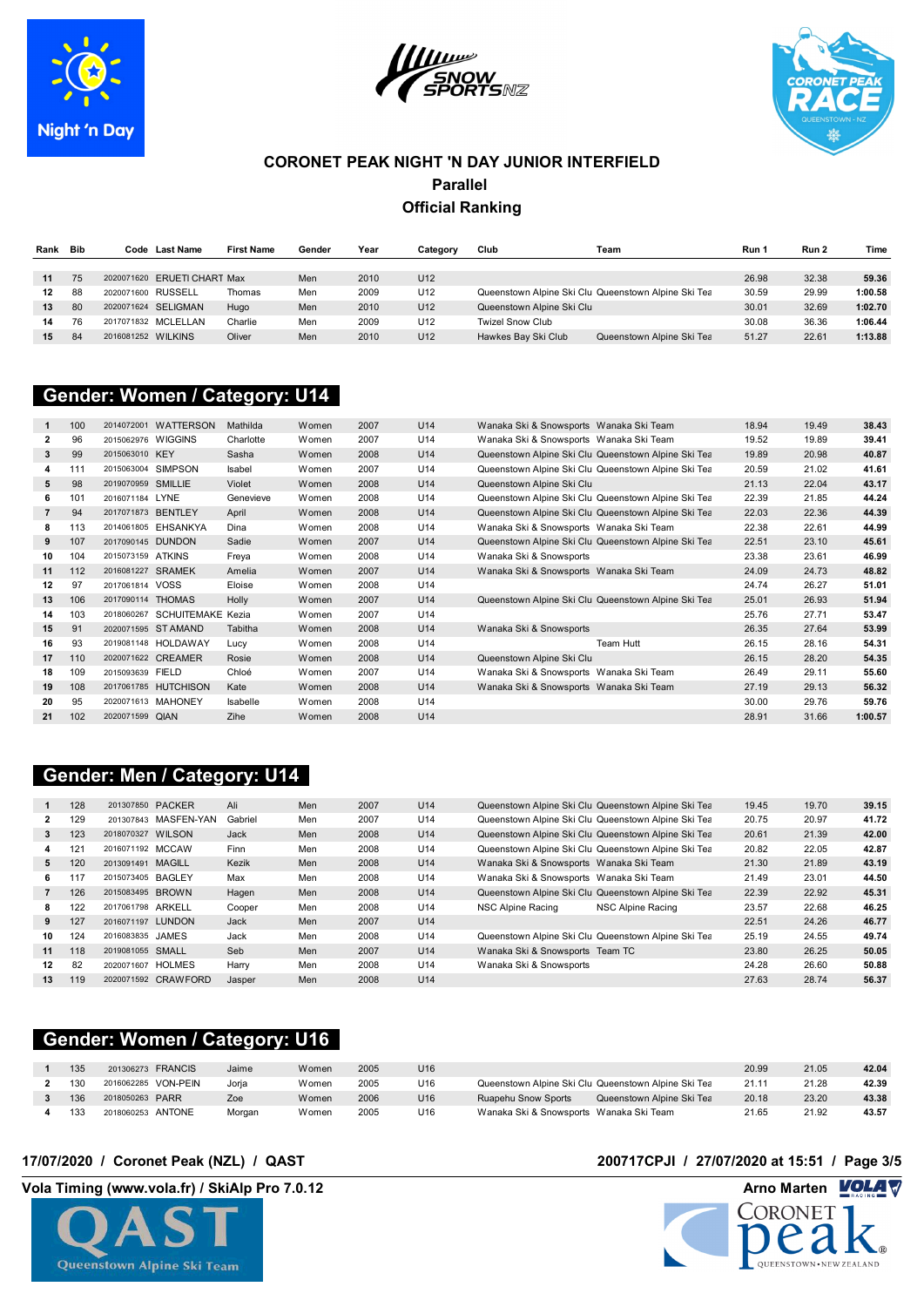





| Rank | <b>Bib</b> |                   | Code Last Name       | <b>First Name</b> | Gender | Year | Category        | Club                                    | Team                                                | Run ' | Run 2 | Time  |
|------|------------|-------------------|----------------------|-------------------|--------|------|-----------------|-----------------------------------------|-----------------------------------------------------|-------|-------|-------|
|      |            |                   |                      |                   |        |      |                 |                                         |                                                     |       |       |       |
|      | 137        | 2014071970 KEY    |                      | Olivia            | Women  | 2005 | U <sub>16</sub> |                                         | Queenstown Alpine Ski Clu Queenstown Alpine Ski Tea | 23.24 | 20.46 | 43.70 |
| 6.   | 132        |                   | 2014061806 EHSANKYA  | Hana              | Women  | 2005 | U16             | Wanaka Ski & Snowsports Wanaka Ski Team |                                                     | 22.58 | 23.40 | 45.98 |
|      | 134        |                   | 2017071860 PARSONAGE | Kendra            | Women  | 2006 | U16             |                                         | Queenstown Alpine Ski Clu Queenstown Alpine Ski Tea | 23.86 | 24.07 | 47.93 |
|      | 139        | 2016081250 AITKEN |                      | Sophie            | Women  | 2006 | U16             | Wanaka Ski & Snowsports Wanaka Ski Team |                                                     | 22.83 | 25.21 | 48.04 |
| 9    | 131        |                   | 2019071032 WILKINSON | Sorcha            | Women  | 2006 | U <sub>16</sub> |                                         |                                                     | 24.98 | 25.59 | 50.57 |
| 10   | 138        | 2017071899 SMITH  |                      | Tessa             | Women  | 2006 | U16             |                                         |                                                     | 25.44 | 26.80 | 52.24 |

### **CAUREA CALCOURT SHIPLE State Conder: Men / Category: U16 Manufacture 1330 m**

|    | 148 | 201306500 WILKINS           | Luke    | Men | 2006 | U <sub>16</sub> | Hawkes Bay Ski Club     | Queenstown Alpine Ski Tea                           | 18.74 | 19.32 | 38.06 |
|----|-----|-----------------------------|---------|-----|------|-----------------|-------------------------|-----------------------------------------------------|-------|-------|-------|
|    | 146 | 201307704 MUTTON            | Jesse   | Men | 2005 | U16             |                         | Queenstown Alpine Ski Clu Queenstown Alpine Ski Tea | 19.55 | 19.90 | 39.45 |
|    | 141 | 201306272 FRANCIS           | Will    | Men | 2005 | U16             |                         | Queenstown Alpine Ski Clu Queenstown Alpine Ski Tea | 19.93 | 20.01 | 39.94 |
|    | 143 | 2018050239 STILWELL         | Ethan   | Men | 2005 | U16             |                         | Queenstown Alpine Ski Clu Queenstown Alpine Ski Tea | 22.10 | 21.43 | 43.53 |
| 5. | 150 | 2017090153 PRATT            | Sam     | Men | 2006 | U16             |                         | Wanaka Ski Team                                     | 22.65 | 21.28 | 43.93 |
| 6. | 145 | 2017090130 DUNDON           | Charles | Men | 2005 | U16             |                         | Queenstown Alpine Ski Clu Queenstown Alpine Ski Tea | 21.63 | 22.57 | 44.20 |
|    | 142 | 2014071995 FERRAR           | Samson  | Men | 2006 | U16             | Wanaka Ski & Snowsports |                                                     | 23.11 | 23.85 | 46.96 |
|    | 144 | MCLELLAN<br>2017071831      | Jack    | Men | 2006 | U16             | <b>Twizel Snow Club</b> | Team Ohau                                           | 23.75 | 25.11 | 48.86 |
|    | 151 | <b>BROOKS</b><br>2020071621 | Toby    | Men | 2006 | U16             | Wanaka Ski & Snowsports |                                                     | 27.91 | 24.53 | 52.44 |

### **Not classified**

### **Did Not Start - Run 1 (5)**

| 42  | 2017090115 THOMAS              | Gemma         | Women | 2009 | U <sub>12</sub> | Queenstown Alpine Ski Clu Queenstown Alpine Ski Tea     | <b>DNS</b> | <b>DNS</b> |  |
|-----|--------------------------------|---------------|-------|------|-----------------|---------------------------------------------------------|------------|------------|--|
| 51  | 2020071614 SPENCER             | Ashlev        | Women | 2009 | U <sub>12</sub> |                                                         | <b>DNS</b> | <b>DNS</b> |  |
| 140 | <b>HUTCHISON</b><br>2017053971 | <b>Brooke</b> | Women | 2006 | U <sub>16</sub> | Wanaka Ski & Snowsports Wanaka Ski Team                 | <b>DNS</b> | <b>DNS</b> |  |
| 147 | 2015073164 MONOPOLI            | Romeo         | Men   | 2005 | U16             |                                                         | <b>DNS</b> | <b>DNS</b> |  |
| 149 | 2017080065 GOWER               | Angus         | Men   | 2005 | U16             | <b>Ruapehu Snow Sports</b><br>Queenstown Alpine Ski Tea | <b>DNS</b> | <b>DNS</b> |  |

### **Did Not Finish - Run 1 (4)**

|     | 2020061526 HUANG  | Amelia    | Women | 2013 | U <sub>8</sub> | Wanaka Ski & Snowsports                             | DNF        | 1:10.26 |
|-----|-------------------|-----------|-------|------|----------------|-----------------------------------------------------|------------|---------|
| 115 | 2015073228 SPEEDY | Alaska    | Women | 2008 | U14            | Queenstown Alpine Ski Clu Queenstown Alpine Ski Tea | <b>DNF</b> | 20.60   |
| 125 | 2019050822 HARRIS | Hugo      | Men   | 2008 | U14            | Queenstown Alpine Ski Clu Queenstown Alpine Ski Tea | <b>DNF</b> | 22.04   |
| 152 | 2016071183 LYNE   | Sebastian | Men   | 2006 | U16            | Queenstown Alpine Ski Clu Queenstown Alpine Ski Tea | <b>DNF</b> | 19.86   |

### **Disqualified - Run 1 (12)**

| 8   | 2020071626 GREER  |                     | Ally      | Women | 2014 | U <sub>8</sub>  |                                         |                                                     | <b>DSQ</b> | 36.65      | Gate 12 |
|-----|-------------------|---------------------|-----------|-------|------|-----------------|-----------------------------------------|-----------------------------------------------------|------------|------------|---------|
| 14  | 2020071629        | MUTTON              | Florian   | Men   | 2014 | U8              |                                         |                                                     | <b>DSQ</b> | <b>DSQ</b> | Gate 16 |
| 30  | 2020071591        | <b>GREER</b>        | Isabelle  | Women | 2012 | U <sub>10</sub> |                                         | Queenstown Alpine Ski Clu Queenstown Alpine Ski Tea | <b>DSQ</b> | 35.37      | Gate 15 |
| 35  |                   | 2020071625 SELIGMAN | Leroy     | Men   | 2012 | U10             | Queenstown Alpine Ski Clu               |                                                     | <b>DSQ</b> | 38.01      | Gate 1  |
| 44  | 2020061504 FORMAN |                     | Pippa     | Women | 2010 | U12             | Wanaka Ski & Snowsports                 |                                                     | <b>DSQ</b> | 1:13.50    | Gate 6  |
| 58  | 2018070344 AITKEN |                     | Molly     | Women | 2010 | U12             | Wanaka Ski & Snowsports Wanaka Ski Team |                                                     | <b>DSQ</b> | <b>DSQ</b> | Gate 4  |
| 65  | 2017071872 WILSON |                     | Georgie   | Women | 2009 | U12             |                                         | Queenstown Alpine Ski Clu Queenstown Alpine Ski Tea | <b>DSQ</b> | 21.12      | Gate 8  |
| 79  |                   | 2014102686 CHANDLER | Boston    | Men   | 2009 | U12             |                                         | Wanaka Ski Team                                     | <b>DSQ</b> | 23.60      | Gate 15 |
| 92  | 2020071598 QIAN   |                     | Emma      | Women | 2011 | U <sub>10</sub> |                                         | Queenstown Alpine Ski Clu Queenstown Alpine Ski Tea | <b>DSQ</b> | <b>DSQ</b> | Gate 12 |
| 105 | 2019081149 MOUNCE |                     | Sophie    | Women | 2007 | U14             |                                         | Team Hutt                                           | <b>DSQ</b> | 31.49      | Gate 16 |
| 114 | 2020071605 COLLIE |                     | Alexandra | Women | 2008 | U14             |                                         |                                                     | <b>DSQ</b> | 32.83      | Gate 10 |
| 116 |                   | 2016093916 SAUNDERS | Hyugo     | Men   | 2007 | U14             |                                         | Queenstown Alpine Ski Clu Queenstown Alpine Ski Tea | <b>DSQ</b> | 20.05      | Gate 16 |
|     |                   |                     |           |       |      |                 |                                         |                                                     |            |            |         |

### **Did Not Start - Run 2 (5)**

|  | 2017090115 THOMAS | Gemma | Women | 2009 | U12 | Queenstown Alpine Ski Clu Queenstown Alpine Ski Tea | <b>DNS</b> | <b>DNS</b> |  |
|--|-------------------|-------|-------|------|-----|-----------------------------------------------------|------------|------------|--|
|  |                   |       |       |      |     |                                                     |            |            |  |



### **17/07/2020 / Coronet Peak (NZL) / QAST 200717CPJI / 27/07/2020 at 15:51 / Page 4/5**